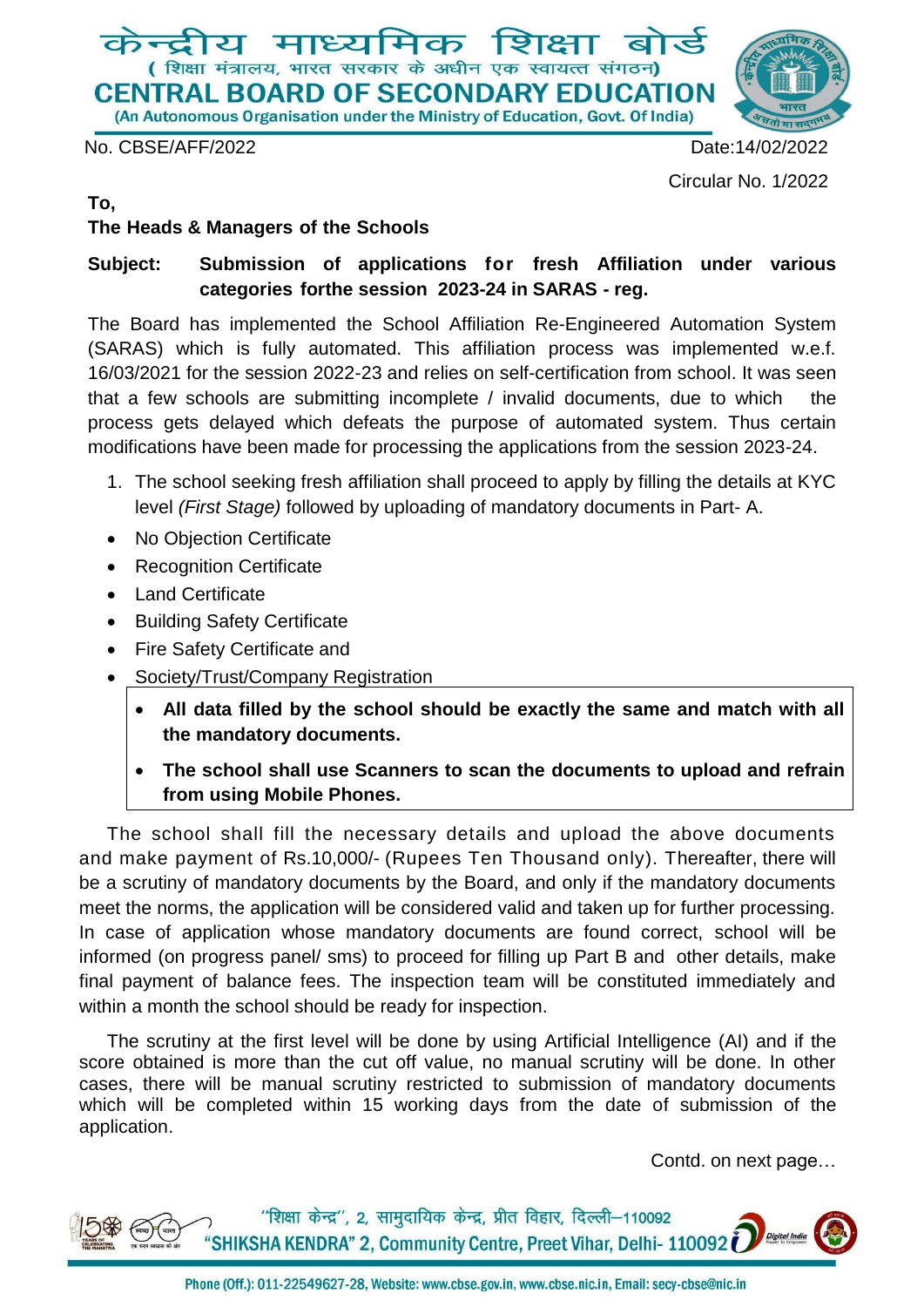

:: 2 ::

In case of non-submission of valid mandatory documents at KYC level and Part A, the application shall be considered incomplete and shall not be taken up for any further review. The exact nature of deficiency will be informed through Progress panel (school login) / SMS. Thereafter, the schools will have to apply afresh and initial payment shall be forfeited.

The applications for the session 2023-24 shall be invited as per the following timeline and the schedule as given below:-

| <b>Category of Affiliation</b>                        | <b>Revised Timeline for session 2023-24</b>        |
|-------------------------------------------------------|----------------------------------------------------|
| <b>Window for Fresh Affiliation (Group-A)</b>         |                                                    |
| Approval for Middle School syllabus,                  |                                                    |
| Fresh Affiliation up to Secondary Level<br>$\bullet$  |                                                    |
| Secondary Level Switch-over from other<br>$\bullet$   |                                                    |
| boards                                                | 01/03/2022 to 31/05/2022 (I <sup>st</sup> Window)  |
| Fresh Affiliation up to Senior Secondary<br>$\bullet$ | The schools whose application has been<br>➤        |
| Level                                                 | rejected in 2022-23 session, may also              |
| Senior Secondary Level Switch-over                    | apply in this window period only by                |
| from other boards                                     | indicating the old registration no. with           |
| Permission of site shifting                           | requisite fees.                                    |
| Restoration of affiliation                            | The session for which application is made<br>➤     |
| <b>GROUP B &amp; GROUP C</b>                          | should be indicated in the drop down box.          |
| Up-gradation to Secondary Level                       |                                                    |
| Up-gradation to Senior Secondary Level<br>$\bullet$   | 01/08/2022 to 30/11/2022 (II <sup>nd</sup> Window) |
| <b>Extension of Affiliation</b>                       | Applicable only for 2023-24 session<br>≻           |
| Permission of two shifts<br>$\bullet$                 |                                                    |
| Section increase<br>$\bullet$                         |                                                    |
| Introduction of Additional subject<br>$\bullet$       |                                                    |
| Permission of name change of school /<br>$\bullet$    |                                                    |
| society                                               |                                                    |
| Transfer of school from one society to                |                                                    |
| another                                               |                                                    |
|                                                       |                                                    |



**Anurag Tripathi) Secretary, CBSE**



Contd. on next page…

"शिक्षा केन्द्र", 2, सामुदायिक केन्द्र, प्रीत विहार, दिल्ली-110092 "SHIKSHA KENDRA" 2, Community Centre, Preet Vihar, Delhi- 110092